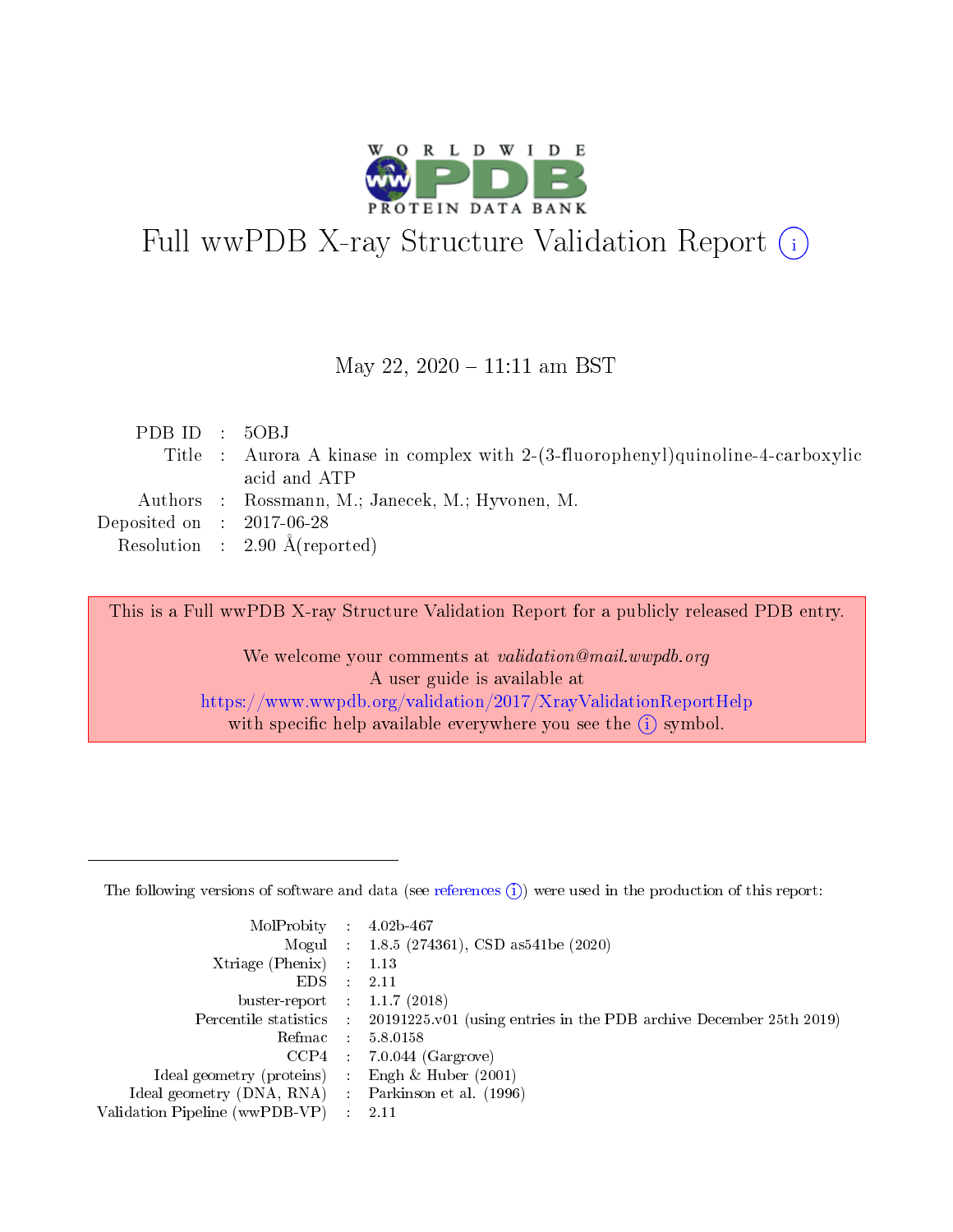# 1 [O](https://www.wwpdb.org/validation/2017/XrayValidationReportHelp#overall_quality)verall quality at a glance  $(i)$

The following experimental techniques were used to determine the structure: X-RAY DIFFRACTION

The reported resolution of this entry is 2.90 Å.

Percentile scores (ranging between 0-100) for global validation metrics of the entry are shown in the following graphic. The table shows the number of entries on which the scores are based.



| Metric                | Whole archive<br>$(\#\text{Entries})$ | Similar resolution<br>(#Entries, resolution range( $\AA$ )) |
|-----------------------|---------------------------------------|-------------------------------------------------------------|
| $R_{free}$            | 130704                                | $1957(2.90-2.90)$                                           |
| Clashscore            | 141614                                | $2172(2.90-2.90)$                                           |
| Ramachandran outliers | 138981                                | $2115(2.90-2.90)$                                           |
| Sidechain outliers    | 138945                                | $2117(2.90-2.90)$                                           |
| RSRZ outliers         | 127900                                | $1906(2.90-2.90)$                                           |

The table below summarises the geometric issues observed across the polymeric chains and their fit to the electron density. The red, orange, yellow and green segments on the lower bar indicate the fraction of residues that contain outliers for  $>=3, 2, 1$  and 0 types of geometric quality criteria respectively. A grey segment represents the fraction of residues that are not modelled. The numeric value for each fraction is indicated below the corresponding segment, with a dot representing fractions  $\epsilon=5\%$  The upper red bar (where present) indicates the fraction of residues that have poor fit to the electron density. The numeric value is given above the bar.

| Mol | $\cap$ hain | Length | Quality of chain |     |  |
|-----|-------------|--------|------------------|-----|--|
|     |             |        | %                |     |  |
|     |             | ∩רח    | 79%              | 16% |  |

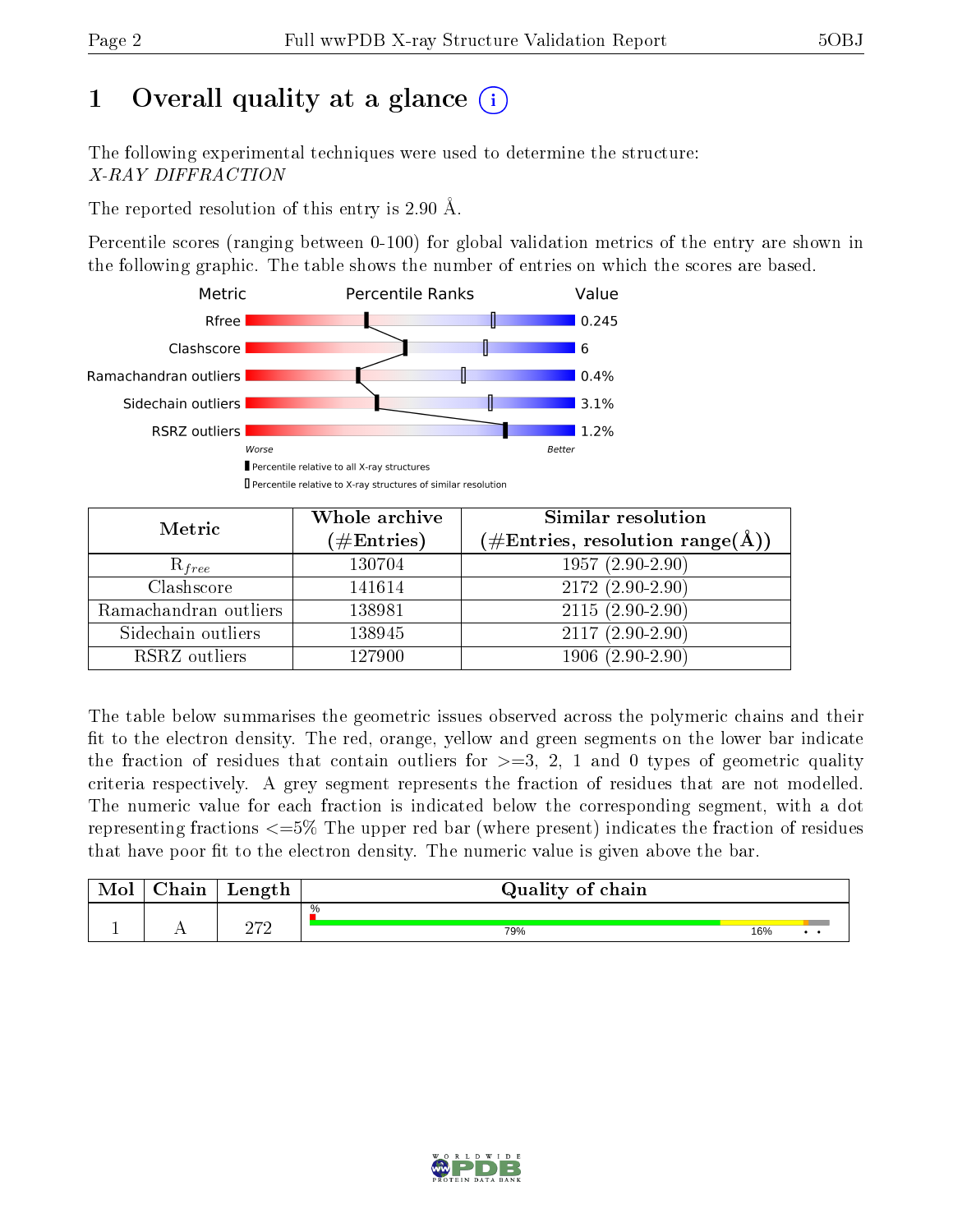# 2 Entry composition (i)

There are 6 unique types of molecules in this entry. The entry contains 2186 atoms, of which 0 are hydrogens and 0 are deuteriums.

In the tables below, the ZeroOcc column contains the number of atoms modelled with zero occupancy, the AltConf column contains the number of residues with at least one atom in alternate conformation and the Trace column contains the number of residues modelled with at most 2 atoms.

Molecule 1 is a protein called Aurora kinase A.

| Mol | Chain | $\perp$ Residues | Atoms                |      |     | $\text{ZeroOcc} \mid \text{AltConf} \mid \text{Trace}$ |  |  |  |
|-----|-------|------------------|----------------------|------|-----|--------------------------------------------------------|--|--|--|
|     |       | $_{260}$         | <b>Total</b><br>2125 | 1368 | 371 | 380                                                    |  |  |  |

There are 5 discrepancies between the modelled and reference sequences:

| Chain | Residue | Modelled   | Actual | Comment                                  | Reference         |
|-------|---------|------------|--------|------------------------------------------|-------------------|
|       | 120     | GLY        |        | expression tag                           | <b>UNP 014965</b> |
|       | 121     | SER.       |        | expression tag                           | <b>UNP 014965</b> |
|       | 122     | <b>MET</b> |        | expression tag   UNP $\overline{O14965}$ |                   |
|       | 123     | GLY        |        | expression tag                           | <b>UNP 014965</b> |
|       | 124     | SER.       |        | expression tag                           | <b>UNP 014965</b> |

• Molecule 2 is MAGNESIUM ION (three-letter code: MG) (formula: Mg).

|  | $Mol$   Chain   Residues | Atoms        | $\rm ZeroOcc \mid AltConf$ |  |
|--|--------------------------|--------------|----------------------------|--|
|  |                          | <b>Total</b> |                            |  |

• Molecule 3 is SULFATE ION (three-letter code: SO4) (formula:  $O_4S$ ).

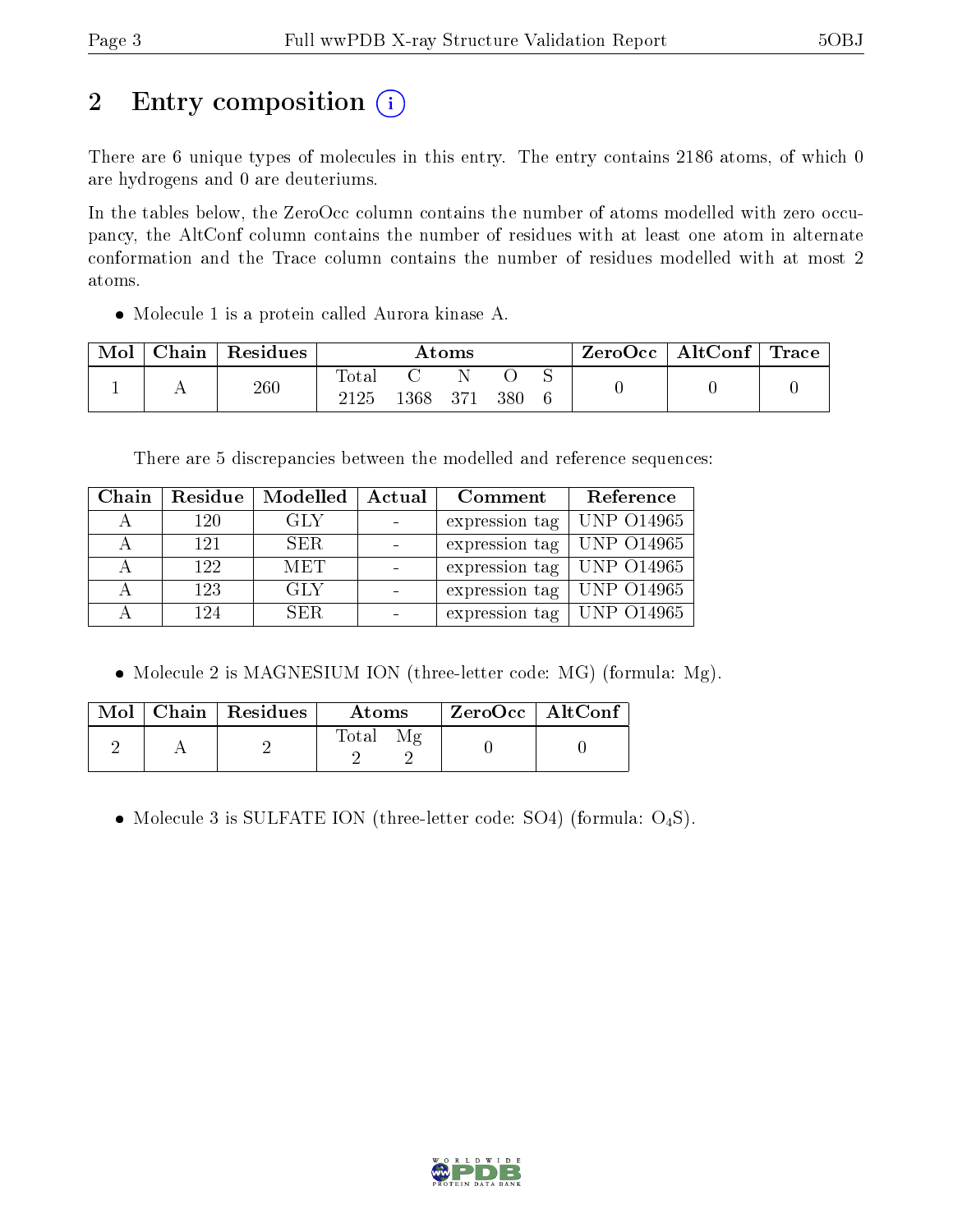

| Mol | Chain   Residues | Atoms |  |  | $ZeroOcc$   AltConf |  |
|-----|------------------|-------|--|--|---------------------|--|
|     |                  | Total |  |  |                     |  |

 Molecule 4 is ADENOSINE-5'-TRIPHOSPHATE (three-letter code: ATP) (formula:  $\rm C_{10}H_{16}N_5O_{13}P_3).$ 



| $\blacksquare$ Mol $\blacksquare$ | $\mid$ Chain $\mid$ Residues | Atoms       |  |  | ZeroOcc   AltConf             |  |  |  |
|-----------------------------------|------------------------------|-------------|--|--|-------------------------------|--|--|--|
|                                   |                              | Total C N O |  |  | $10 \quad 5 \quad 13 \quad 3$ |  |  |  |

 Molecule 5 is 2-(3-fluorophenyl)quinoline-4-carboxylic acid (three-letter code: 9QK) (formula:  $C_{16}H_{10}FNO_2$ ).

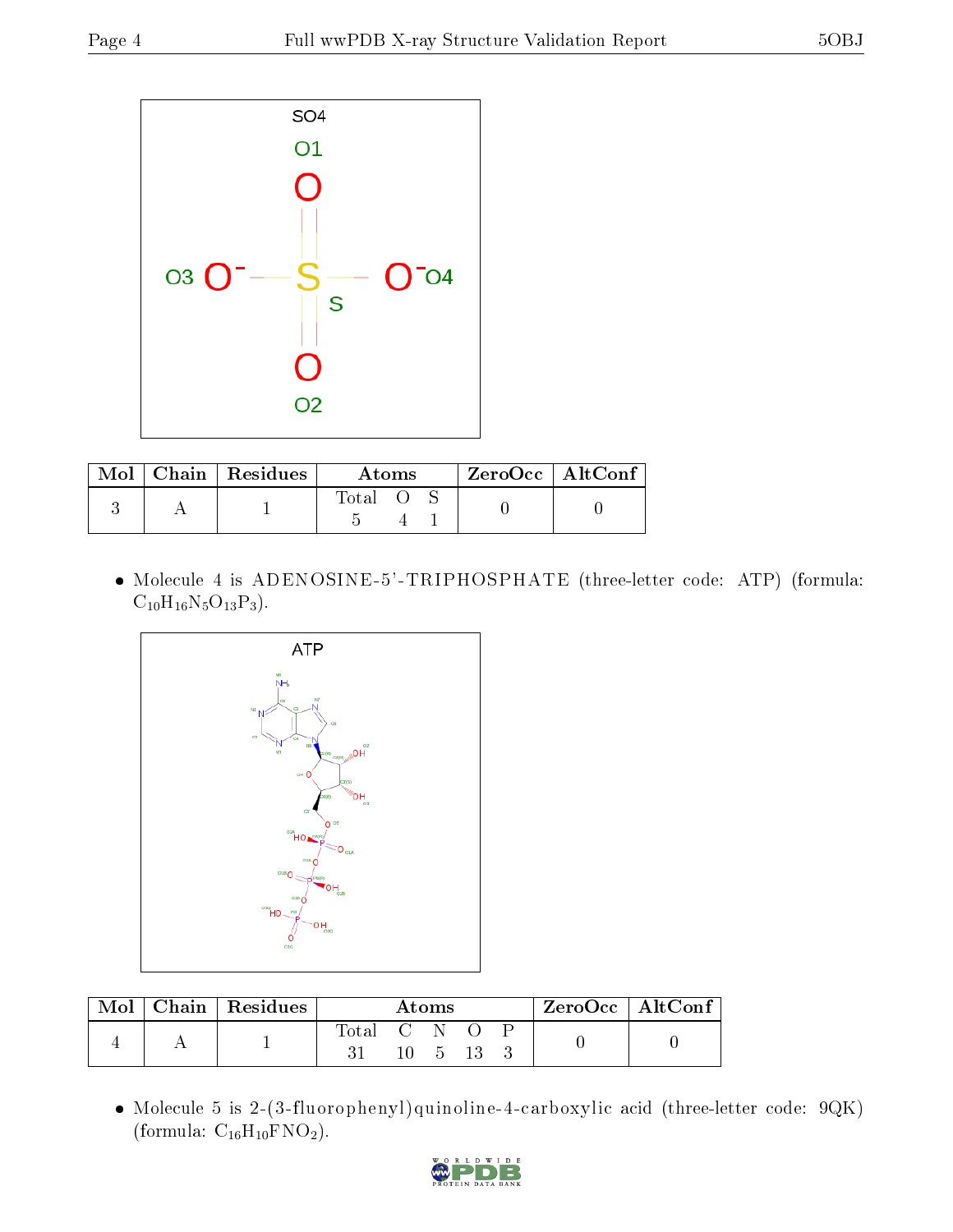

| Mol | Chain   Residues |               |     | Atoms |  | $ZeroOcc \   \ AltConf \  $ |
|-----|------------------|---------------|-----|-------|--|-----------------------------|
|     |                  | Total C F N O |     |       |  |                             |
|     |                  |               | 16. |       |  |                             |

 $\bullet\,$  Molecule 6 is water.

|  | $Mol$   Chain   Residues | Atoms | $^{\shortmid}$ ZeroOcc $\mid$ AltConf $\mid$ |  |
|--|--------------------------|-------|----------------------------------------------|--|
|  |                          | Total |                                              |  |

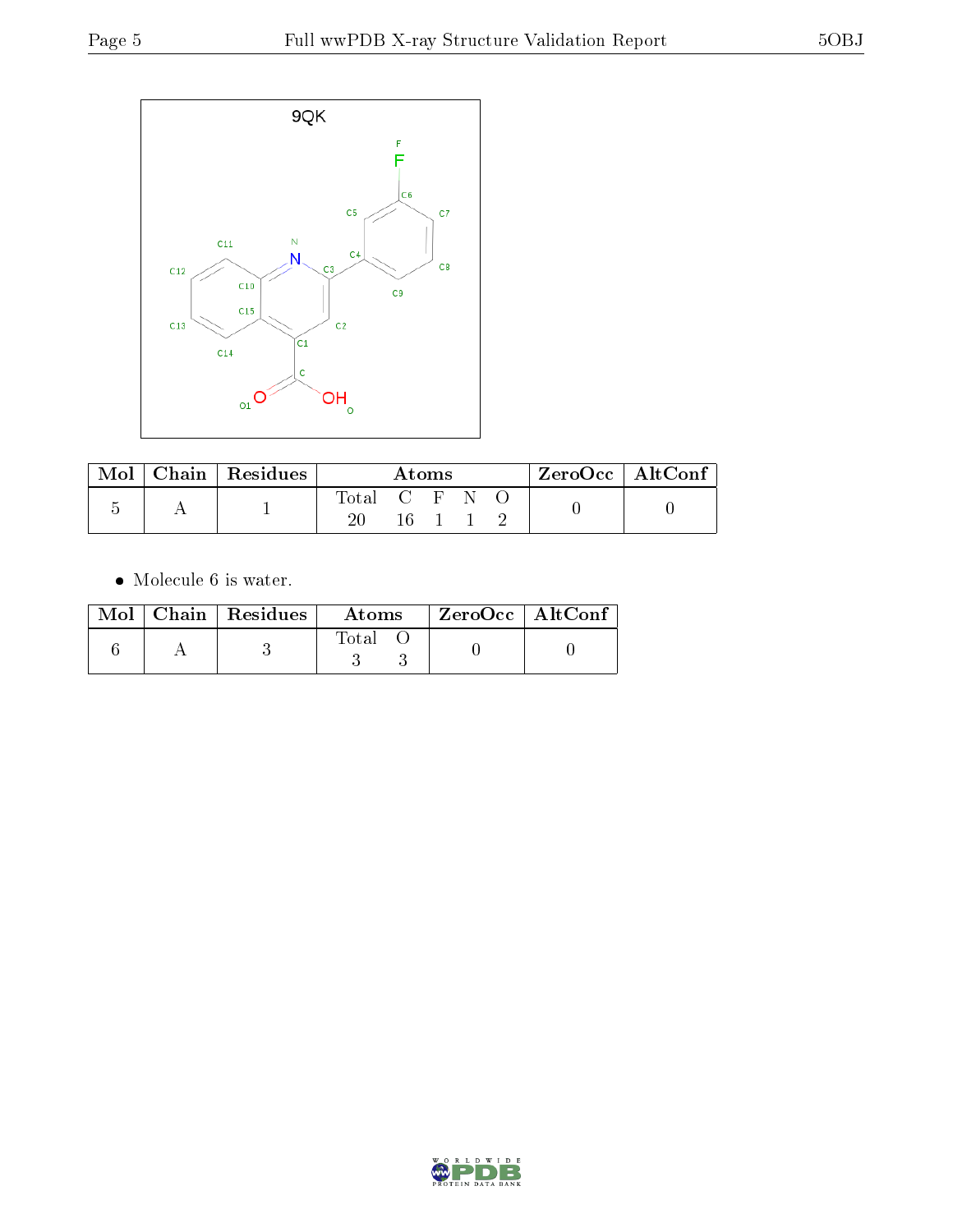# 3 Residue-property plots  $(i)$

These plots are drawn for all protein, RNA and DNA chains in the entry. The first graphic for a chain summarises the proportions of the various outlier classes displayed in the second graphic. The second graphic shows the sequence view annotated by issues in geometry and electron density. Residues are color-coded according to the number of geometric quality criteria for which they contain at least one outlier: green  $= 0$ , yellow  $= 1$ , orange  $= 2$  and red  $= 3$  or more. A red dot above a residue indicates a poor fit to the electron density (RSRZ  $> 2$ ). Stretches of 2 or more consecutive residues without any outlier are shown as a green connector. Residues present in the sample, but not in the model, are shown in grey.



• Molecule 1: Aurora kinase A

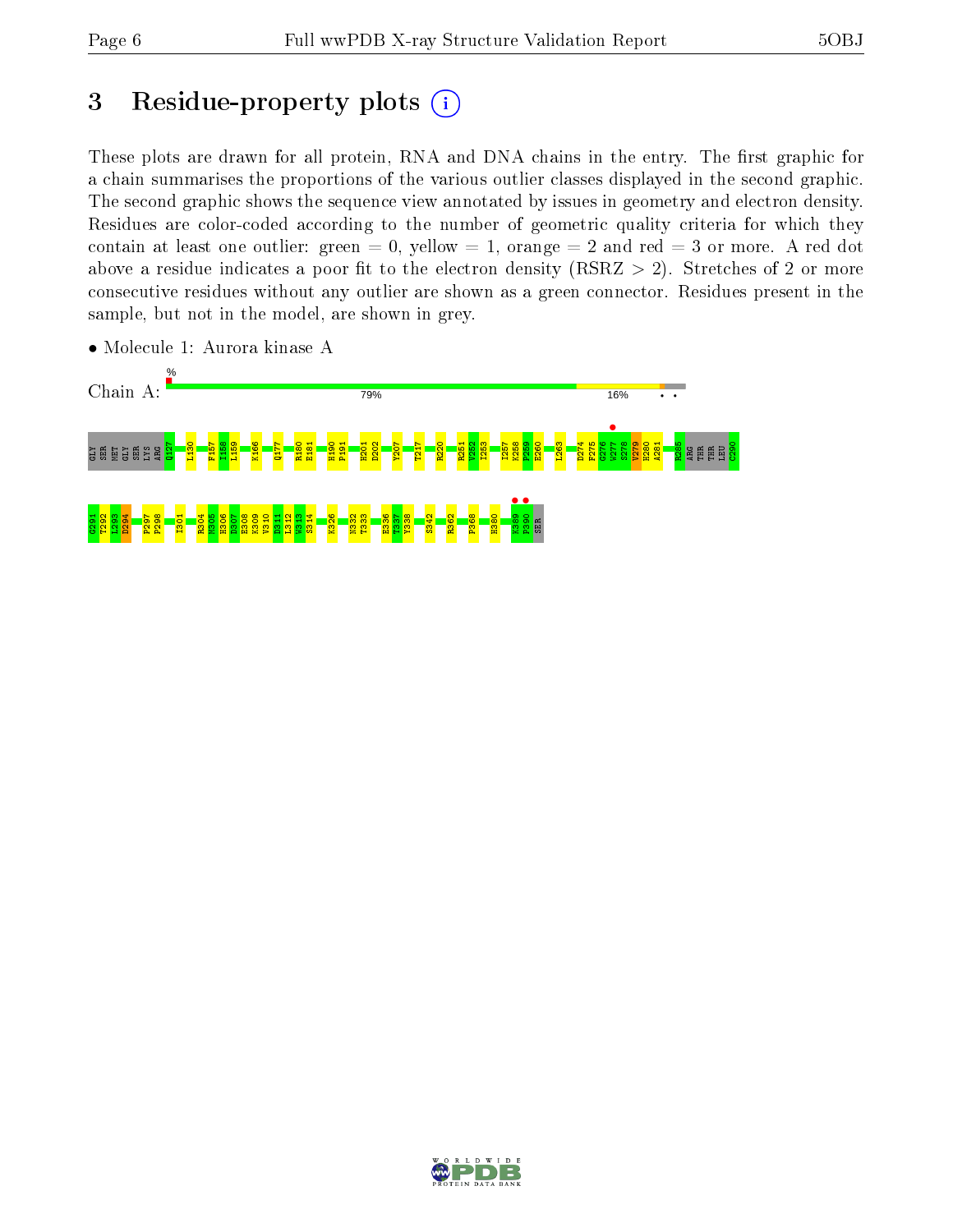## 4 Data and refinement statistics  $(i)$

| Property                                                             | Value                                            | Source     |
|----------------------------------------------------------------------|--------------------------------------------------|------------|
| Space group                                                          | P 61 2 2                                         | Depositor  |
| Cell constants                                                       | 83.41Å 172.09Å<br>83.41Å                         | Depositor  |
| a, b, c, $\alpha$ , $\beta$ , $\gamma$                               | $90.00^{\circ}$ $90.00^{\circ}$ $120.00^{\circ}$ |            |
| Resolution $(A)$                                                     | $55.32 - 2.90$                                   | Depositor  |
|                                                                      | $72.24 - 2.90$                                   | <b>EDS</b> |
| % Data completeness                                                  | $99.7(55.32-2.90)$                               | Depositor  |
| (in resolution range)                                                | 99.7 (72.24-2.90)                                | <b>EDS</b> |
| $R_{merge}$                                                          | 0.02                                             | Depositor  |
| $\mathrm{R}_{sym}$                                                   | (Not available)                                  | Depositor  |
| $\sqrt{I/\sigma}(I) > 1$                                             | $3.26$ (at $2.91\text{\AA}$ )                    | Xtriage    |
| Refinement program                                                   | PHENIX (1.11.1 2575: ???)                        | Depositor  |
| $R, R_{free}$                                                        | 0.214<br>, 0.245                                 | Depositor  |
|                                                                      | 0.214<br>0.245<br>$\mathbf{A}$                   | DCC        |
| $R_{free}$ test set                                                  | 389 reflections $(4.64\%)$                       | wwPDB-VP   |
| Wilson B-factor $(A^2)$                                              | 79.6                                             | Xtriage    |
| Anisotropy                                                           | 0.111                                            | Xtriage    |
| Bulk solvent $k_{sol}(e/\mathring{A}^3)$ , $B_{sol}(\mathring{A}^2)$ | $0.34$ , 55.3                                    | <b>EDS</b> |
| L-test for twinning <sup>2</sup>                                     | $< L >$ = 0.48, $< L2 >$ = 0.31                  | Xtriage    |
| Estimated twinning fraction                                          | No twinning to report.                           | Xtriage    |
| $F_o, F_c$ correlation                                               | 0.93                                             | <b>EDS</b> |
| Total number of atoms                                                | 2186                                             | wwPDB-VP   |
| Average B, all atoms $(A^2)$                                         | 74.0                                             | wwPDB-VP   |

Xtriage's analysis on translational NCS is as follows: The largest off-origin peak in the Patterson function is  $3.84\%$  of the height of the origin peak. No significant pseudotranslation is detected.

<sup>&</sup>lt;sup>2</sup>Theoretical values of  $\langle |L| \rangle$ ,  $\langle L^2 \rangle$  for acentric reflections are 0.5, 0.333 respectively for untwinned datasets, and 0.375, 0.2 for perfectly twinned datasets.



<span id="page-6-1"></span><span id="page-6-0"></span><sup>1</sup> Intensities estimated from amplitudes.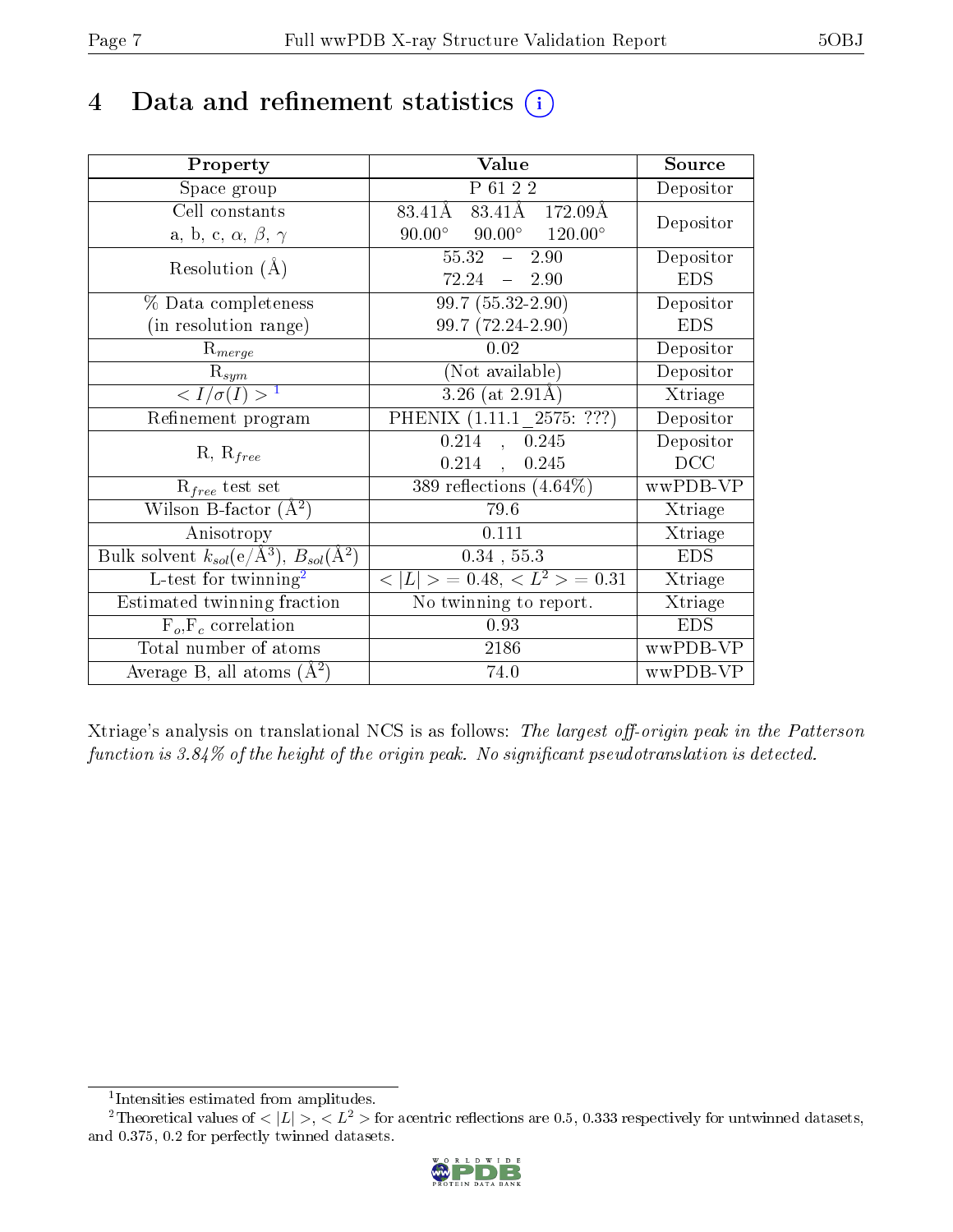# 5 Model quality  $(i)$

## 5.1 Standard geometry  $(i)$

Bond lengths and bond angles in the following residue types are not validated in this section: MG, 9QK, ATP, SO4

The Z score for a bond length (or angle) is the number of standard deviations the observed value is removed from the expected value. A bond length (or angle) with  $|Z| > 5$  is considered an outlier worth inspection. RMSZ is the root-mean-square of all Z scores of the bond lengths (or angles).

| $Mol$   Chain |      | Bond lengths                 | Bond angles |                    |  |
|---------------|------|------------------------------|-------------|--------------------|--|
|               |      | RMSZ $\mid \#Z \mid >5$ RMSZ |             | $\# Z  > 5$        |  |
|               | 0.49 | 0/2179                       | 0.64        | $1/2946$ $(0.0\%)$ |  |

There are no bond length outliers.

All (1) bond angle outliers are listed below:

|  |  |                           | $\mid$ Mol $\mid$ Chain $\mid$ Res $\mid$ Type $\mid$ Atoms $\mid$ Z $\mid$ Observed( $^o$ ) $\mid$ Ideal( $^o$ ) $\mid$ |          |
|--|--|---------------------------|--------------------------------------------------------------------------------------------------------------------------|----------|
|  |  | 257   ILE   C-N-CA   5.54 | 135.54                                                                                                                   | - 121 70 |

There are no chirality outliers.

There are no planarity outliers.

### $5.2$  Too-close contacts  $(i)$

In the following table, the Non-H and H(model) columns list the number of non-hydrogen atoms and hydrogen atoms in the chain respectively. The H(added) column lists the number of hydrogen atoms added and optimized by MolProbity. The Clashes column lists the number of clashes within the asymmetric unit, whereas Symm-Clashes lists symmetry related clashes.

|  |      | $\text{Mol} \mid \text{Chain} \mid \text{Non-H} \mid \text{H(model)} \mid \text{H(added)}$ |      |    | Clashes   Symm-Clashes |
|--|------|--------------------------------------------------------------------------------------------|------|----|------------------------|
|  | 2125 |                                                                                            | 2120 | 26 |                        |
|  |      |                                                                                            |      |    |                        |
|  |      |                                                                                            |      |    |                        |
|  | 2.   |                                                                                            | 1 ດ  |    |                        |
|  | 20   |                                                                                            |      |    |                        |
|  |      |                                                                                            |      |    |                        |
|  | 2186 |                                                                                            | 2132 | 26 |                        |

The all-atom clashscore is defined as the number of clashes found per 1000 atoms (including hydrogen atoms). The all-atom clashscore for this structure is 6.

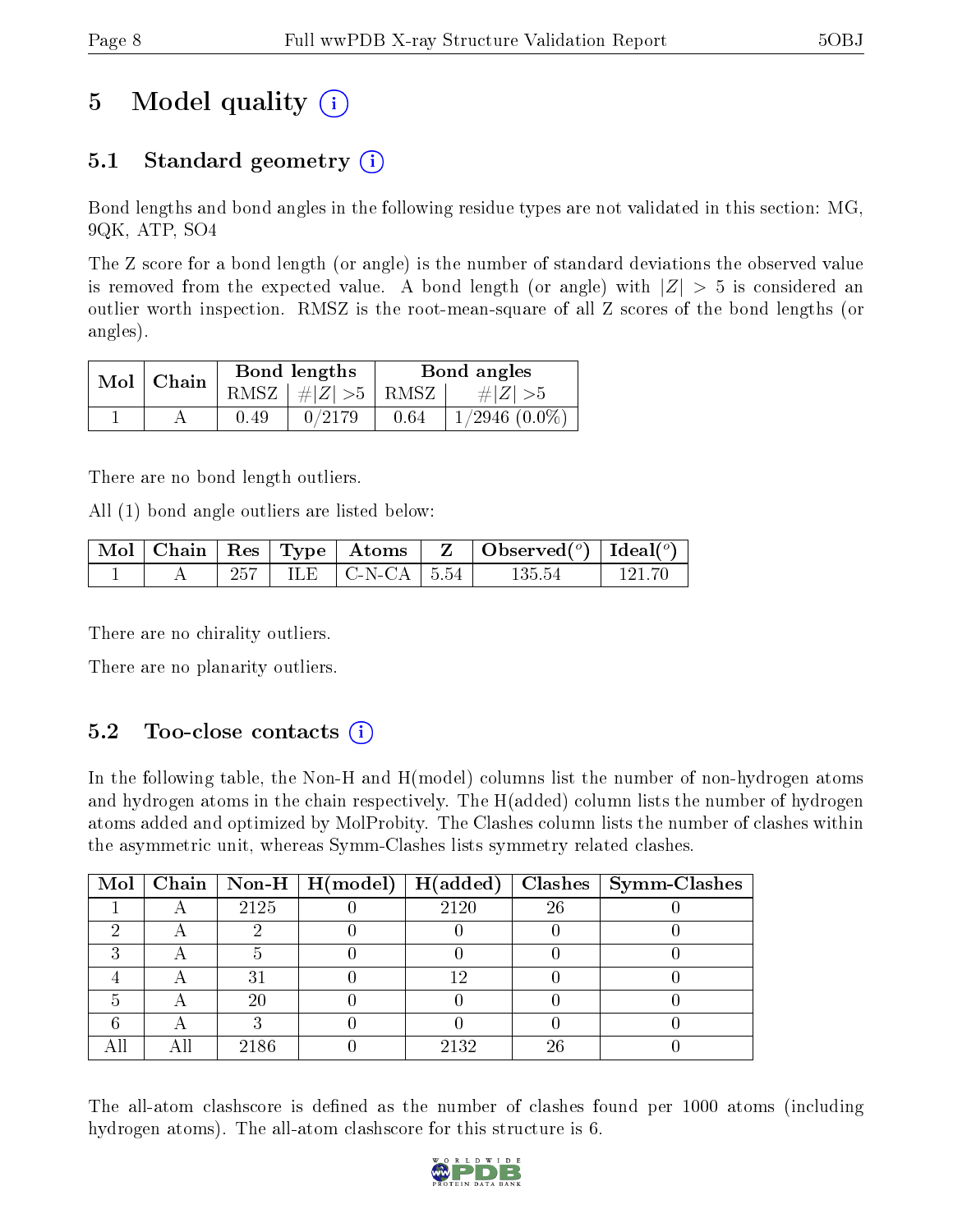|                              |                               | Interatomic       | Clash           |
|------------------------------|-------------------------------|-------------------|-----------------|
| Atom-1                       | Atom-2                        | distance $(A)$    | overlap $(\AA)$ |
| 1: A: 333: THR: OG1          | 1:A:336:GLU:OE2               | 1.98              | 0.81            |
| 1:A:292:THR:HG22             | 1:A:294:ASP:H                 | 1.49              | 0.75            |
| 1:A:362:ARG:NH2              | $1: A:380:HIS:\overline{HE2}$ | 1.90              | 0.69            |
| 1:A:251:ARG:HD2              | 1:A:281:ALA:HB3               | 1.81              | 0.62            |
| 1: A: 166: LYS: NZ           | 1:A:202:ASP:O                 | 2.35              | 0.59            |
| 1:A:279:VAL:HG22             | 1: A:280: HIS:H               | 1.69              | 0.58            |
| 1: A:309: LYS: HE3           | 1:A:312:LEU:HD13              | 1.87              | 0.55            |
| 1:A:309:LYS:HD3              | 1: A: 368: PRO:O              | 2.05              | 0.55            |
| 1: A:309: LYS: HA            | 1:A:312:LEU:HD12              | 1.89              | 0.55            |
| 1: A:297: PRO:HG3            | 1: A:310: VAL: HG13           | 1.90              | 0.54            |
| 1:A:217:THR:HG22             | 1:A:263:LEU:HD23              | 1.92              | 0.51            |
| 1: A:253: ILE:HD12           | 1: A:308: GLU:HA              | 1.95              | 0.49            |
| 1:A:274:ASP:O                | 1:A:275:PHE:HB2               | 2.15              | 0.47            |
| 1: A:190:HIS:ND1             | $1:A:191:P\overline{RO:HD2}$  | 2.32              | 0.45            |
| 1: A:258: LYS: HB3           | 1: A:260: GLU:OE1             | 2.16              | 0.45            |
| 1:A:332:ASN:OD1              | 1: A: 332: ASN:N              | 2.43              | 0.45            |
| 1:A:181:GLU:HB2              | $1: A:275:$ PHE:O             | 2.16              | 0.45            |
| $1: A: 130:$ LEU:HD $12$     | 1: A:207:TYR:CE1              | 2.52              | 0.44            |
| 1:A:251:ARG:HA               | 1:A:251:ARG:HD3               | 1.87              | 0.43            |
| 1:A:251:ARG:HH21             | 1:A:281:ALA:HB3               | 1.84              | 0.42            |
| $1:A:30\overline{6:H1S:HB2}$ | 1: A:310: VAL:CG2             | 2.49              | 0.42            |
| 1:A:298:PRO:HA               | 1: A:301: ILE: HG12           | 2.01              | 0.42            |
| 1:A:177:GLN:HE21             | 1: A:180:ARG:HH12             | 1.68              | 0.41            |
| 1:A:166:LYS:NZ               | 1:A:201:HIS:HB2               | 2.37              | 0.41            |
| 1: A: 157: PHE: HD2          | 1: A: 159: LEU: HD23          | $\overline{1.87}$ | 0.40            |
| 1: A: 336: GLU:N             | 1:A:336:GLU:OE2               | 2.54              | 0.40            |

All (26) close contacts within the same asymmetric unit are listed below, sorted by their clash magnitude.

There are no symmetry-related clashes.

#### 5.3 Torsion angles (i)

#### 5.3.1 Protein backbone (i)

In the following table, the Percentiles column shows the percent Ramachandran outliers of the chain as a percentile score with respect to all X-ray entries followed by that with respect to entries of similar resolution.

The Analysed column shows the number of residues for which the backbone conformation was analysed, and the total number of residues.

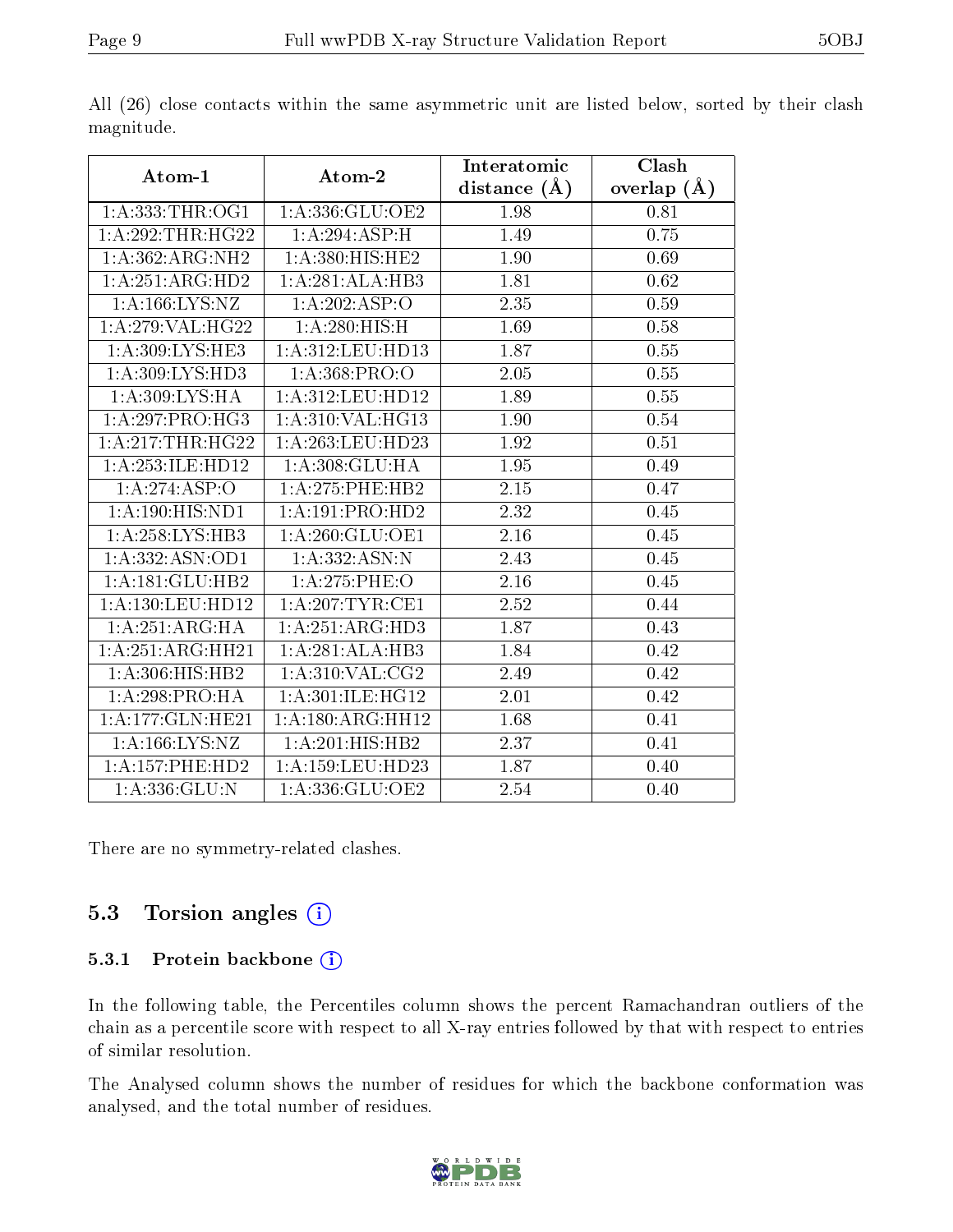| Mol   Chain | Analysed                                                 | Favoured   Allowed   Outliers   Percentiles |  |    |    |
|-------------|----------------------------------------------------------|---------------------------------------------|--|----|----|
|             | $\frac{1}{256}/272(94\%)$   241 (94%)   14 (6%)   1 (0%) |                                             |  | 34 | 66 |

All (1) Ramachandran outliers are listed below:

| Mol | Chain | $\pm$ Res $\pm$ | Type |
|-----|-------|-----------------|------|
|     |       |                 |      |

#### 5.3.2 Protein sidechains  $(i)$

In the following table, the Percentiles column shows the percent sidechain outliers of the chain as a percentile score with respect to all X-ray entries followed by that with respect to entries of similar resolution.

The Analysed column shows the number of residues for which the sidechain conformation was analysed, and the total number of residues.

| Mol   Chain | Analysed                      |       | $\mid$ Rotameric $\mid$ Outliers $\mid$ Percentiles |  |
|-------------|-------------------------------|-------|-----------------------------------------------------|--|
|             | $228/239$ (95\%)   221 (97\%) | 7(3%) | 40 74                                               |  |

All (7) residues with a non-rotameric sidechain are listed below:

| Mol | Chain | Res | <b>Type</b>           |
|-----|-------|-----|-----------------------|
|     |       | 220 | $\overline{\rm{ARG}}$ |
|     |       | 294 | <b>ASP</b>            |
|     | А     | 304 | $\rm{ARG}$            |
|     |       | 314 | <b>SER</b>            |
|     |       | 326 | <b>LYS</b>            |
|     |       | 338 | <b>TYR</b>            |
|     |       | 342 | SER.                  |

Some sidechains can be flipped to improve hydrogen bonding and reduce clashes. There are no such sidechains identified.

#### $5.3.3$  RNA  $(i)$

There are no RNA molecules in this entry.

#### 5.4 Non-standard residues in protein, DNA, RNA chains  $(i)$

There are no non-standard protein/DNA/RNA residues in this entry.

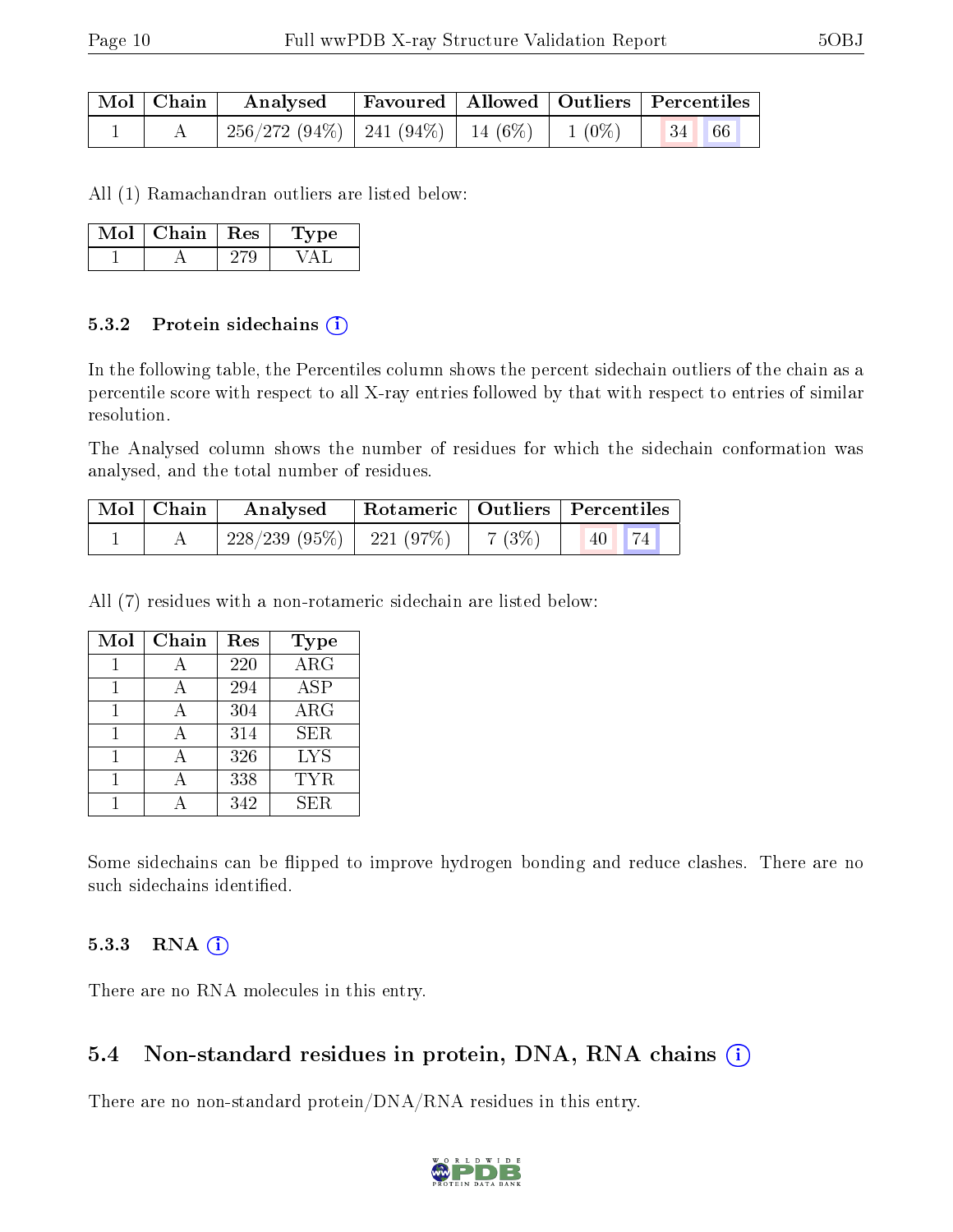#### 5.5 Carbohydrates (i)

There are no carbohydrates in this entry.

### 5.6 Ligand geometry  $(i)$

Of 5 ligands modelled in this entry, 2 are monoatomic - leaving 3 for Mogul analysis.

In the following table, the Counts columns list the number of bonds (or angles) for which Mogul statistics could be retrieved, the number of bonds (or angles) that are observed in the model and the number of bonds (or angles) that are defined in the Chemical Component Dictionary. The Link column lists molecule types, if any, to which the group is linked. The Z score for a bond length (or angle) is the number of standard deviations the observed value is removed from the expected value. A bond length (or angle) with  $|Z| > 2$  is considered an outlier worth inspection. RMSZ is the root-mean-square of all Z scores of the bond lengths (or angles).

| Mol<br>Type |                 | $ $ Chain $ $ | $\mid$ Res | Link            | Bond lengths |             |           | Bond angles |              |          |
|-------------|-----------------|---------------|------------|-----------------|--------------|-------------|-----------|-------------|--------------|----------|
|             |                 |               |            | Counts          | RMSZ         | # $ Z  > 2$ | Counts    | RMSZ        | $\# Z $<br>2 |          |
|             | 9QK             |               | 405        | -               | 20, 22, 22   | 0.77        | (5%)      | 27,31,31    | 0.56         |          |
| ച<br>Ő      | SO <sub>4</sub> |               | 403        | $\qquad \qquad$ | 4.4.4        | 0.13        |           | 6.6.6       | 0.19         |          |
| 4           | <b>ATP</b>      |               | 404        | $\overline{2}$  | 26, 33, 33   | 1.15        | $3(11\%)$ | 31,52,52    | 1.25         | $3(9\%)$ |

In the following table, the Chirals column lists the number of chiral outliers, the number of chiral centers analysed, the number of these observed in the model and the number defined in the Chemical Component Dictionary. Similar counts are reported in the Torsion and Rings columns. '-' means no outliers of that kind were identified.

|     |     | Mol   Type   Chain   Res   Link   Chirals | <b>Torsions</b>                                                    | Rings          |
|-----|-----|-------------------------------------------|--------------------------------------------------------------------|----------------|
| 9QK | 405 | $\sim$                                    | 0/4/8/8                                                            | $\mid 0/3/3/3$ |
| ATP | 404 | <b>Contract Contract</b>                  | $\left[ \frac{2/18}{38/38} \right]$ $\left[ \frac{0}{3/3} \right]$ |                |

All (4) bond length outliers are listed below:

| Mol | Chain | $\operatorname{Res}$ | Type               | $\boldsymbol{\mathrm{Atoms}}$ | $Z_{-}$ | $\Box$ Observed(A) | Ideal(A)      |
|-----|-------|----------------------|--------------------|-------------------------------|---------|--------------------|---------------|
| b   |       | 405                  | 9QK                | $C1-C$                        | 3.31    | 1.50               | 1.47          |
|     |       | 404                  | ATP                | $C5-C4$                       | 2.87    | 1.48               | 1.40          |
|     |       | 404                  | $\Delta \text{TP}$ | $C2-N3$                       | 2.59    | 1.36               | 1.32          |
|     |       | 404                  | $\Delta \text{TP}$ | $O4'$ -C1'                    | 2.44    |                    | $1.4^{\circ}$ |

All (3) bond angle outliers are listed below:

|  |     |                         | Mol   Chain   Res   Type   Atoms                                          | $\mid$ Observed( $^o$ ) $\mid$ Ideal( $^o$ ) $\mid$ |        |
|--|-----|-------------------------|---------------------------------------------------------------------------|-----------------------------------------------------|--------|
|  | 404 | $\cdot$ + ATP + $\cdot$ | $\left  \begin{array}{c c} \text{C3'-C2'-C1'} & 2.98 \end{array} \right $ | 105.47                                              | 100.98 |

Continued on next page...

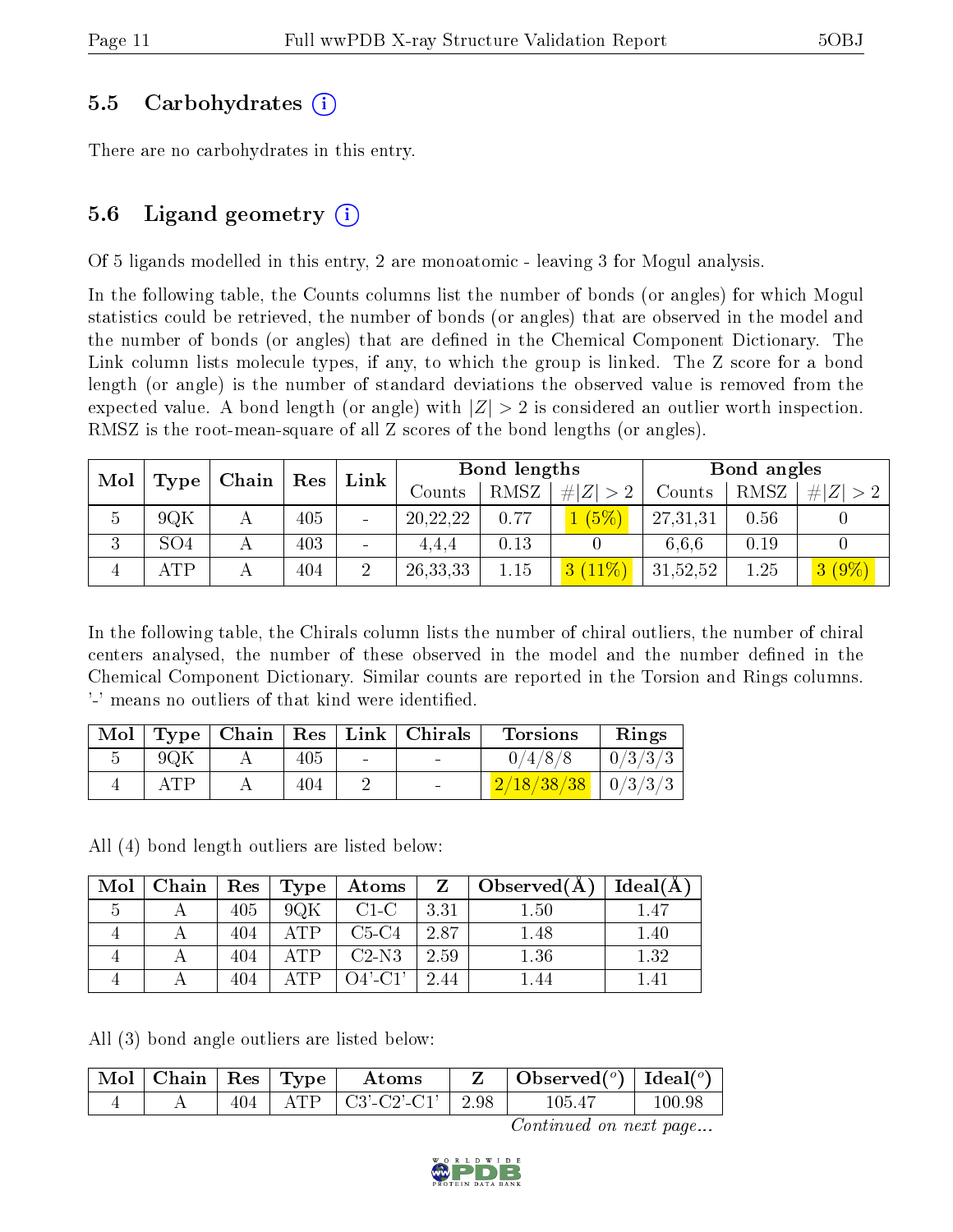Continued from previous page...

| Mol | $\blacksquare$ Chain $\mid$ Res $\mid$ Type |     |     | Atoms      |         | Observed $(°)$ | Ideal $({}^o)$ |
|-----|---------------------------------------------|-----|-----|------------|---------|----------------|----------------|
|     |                                             | 404 | ATP | $N3-C2-N1$ | $-2.72$ | 124.43         | 128.68         |
|     |                                             | 404 | ATP | C4-C5-N7   | $-2.08$ | 107.23         | $109.40\,$     |

There are no chirality outliers.

All (2) torsion outliers are listed below:

| Mol | Chain | $\operatorname{Res}$ | Type | Atoms         |
|-----|-------|----------------------|------|---------------|
|     |       | 404                  | ATP  | PB-O3B-PG-O3G |
|     |       | 404                  | A'FP | PB-O3B-PG-O1G |

There are no ring outliers.

No monomer is involved in short contacts.

The following is a two-dimensional graphical depiction of Mogul quality analysis of bond lengths, bond angles, torsion angles, and ring geometry for all instances of the Ligand of Interest. In addition, ligands with molecular weight > 250 and outliers as shown on the validation Tables will also be included. For torsion angles, if less then 5% of the Mogul distribution of torsion angles is within 10 degrees of the torsion angle in question, then that torsion angle is considered an outlier. Any bond that is central to one or more torsion angles identified as an outlier by Mogul will be highlighted in the graph. For rings, the root-mean-square deviation (RMSD) between the ring in question and similar rings identified by Mogul is calculated over all ring torsion angles. If the average RMSD is greater than 60 degrees and the minimal RMSD between the ring in question and any Mogul-identified rings is also greater than 60 degrees, then that ring is considered an outlier. The outliers are highlighted in purple. The color gray indicates Mogul did not find sufficient equivalents in the CSD to analyse the geometry.

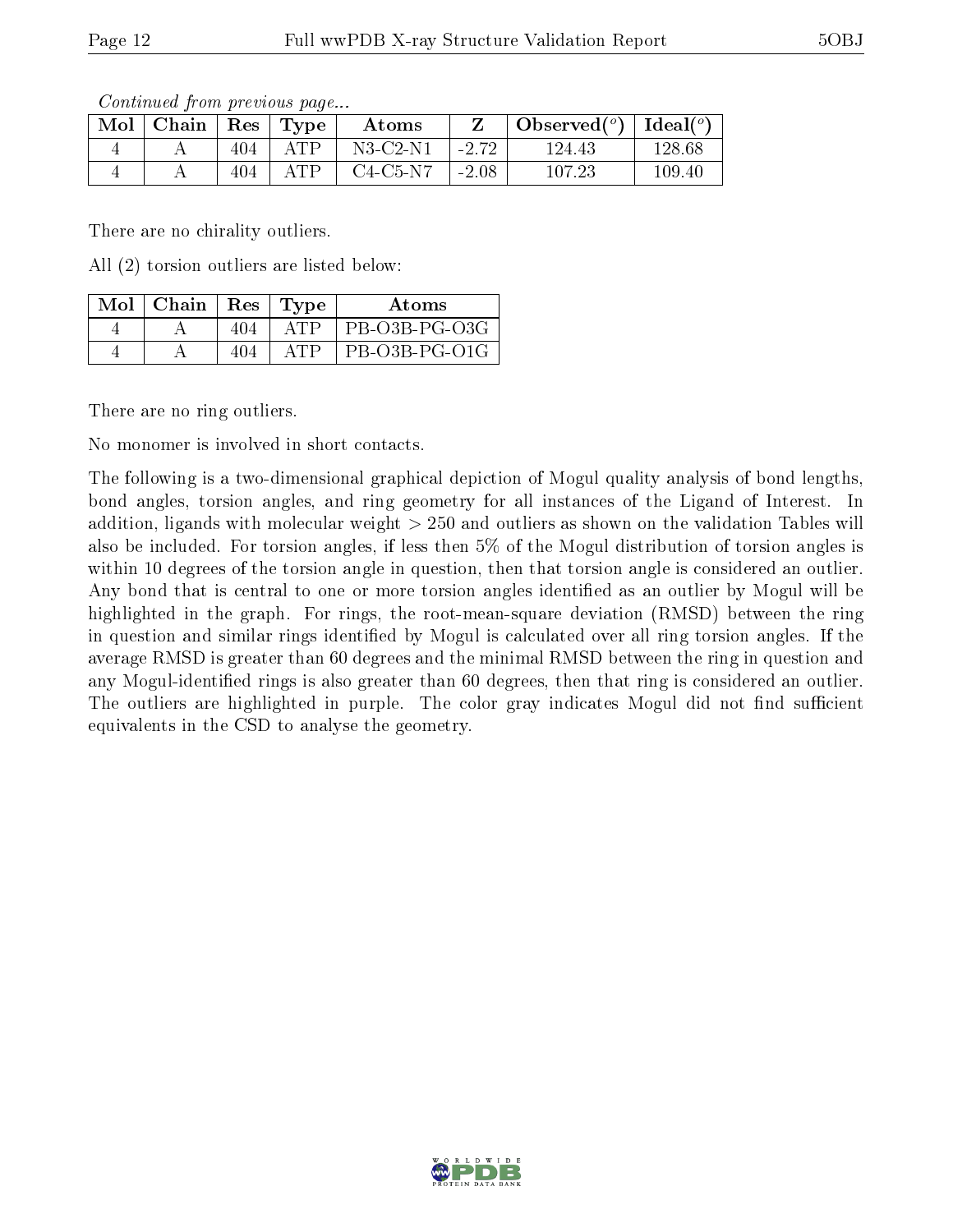

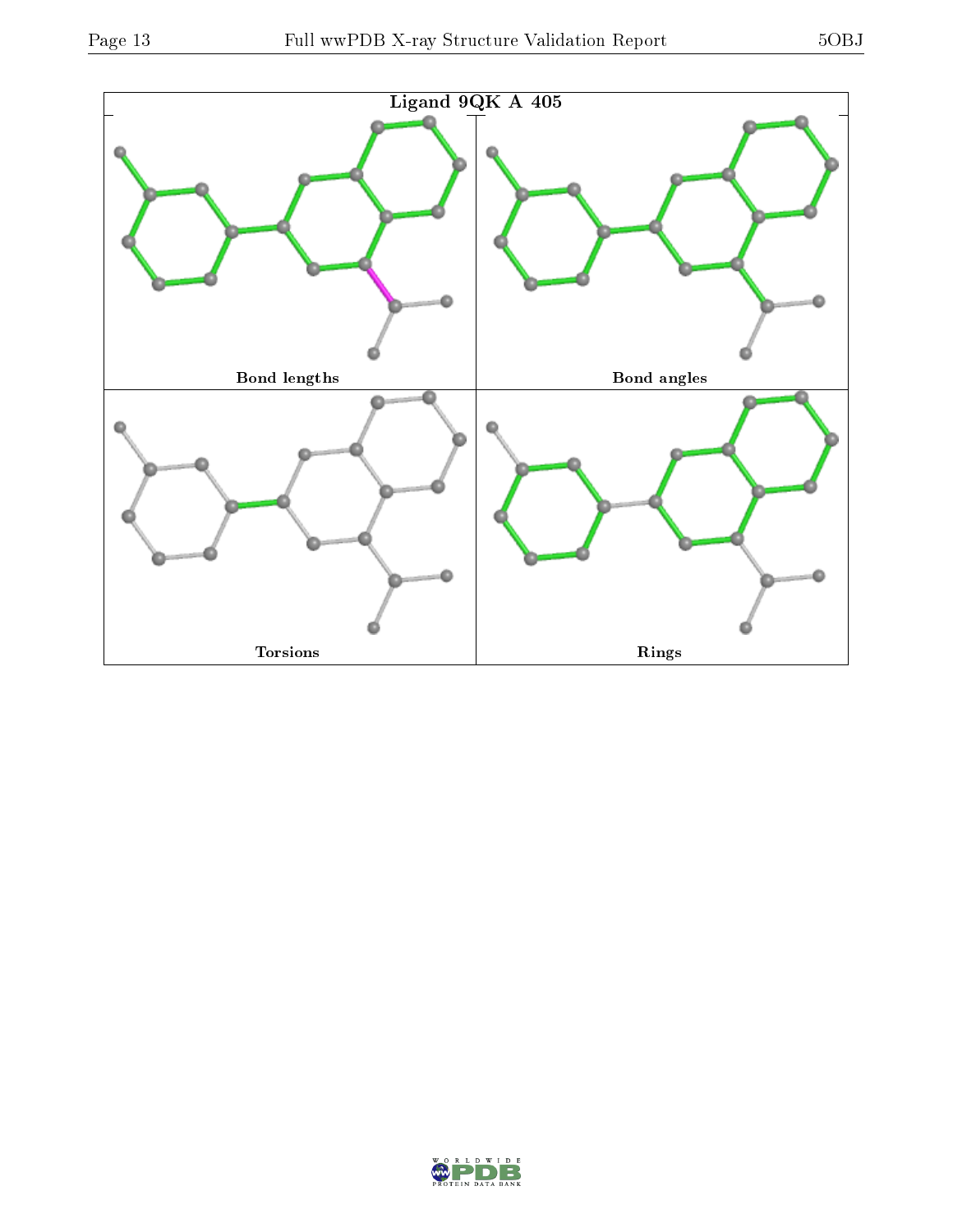

## 5.7 [O](https://www.wwpdb.org/validation/2017/XrayValidationReportHelp#nonstandard_residues_and_ligands)ther polymers (i)

There are no such residues in this entry.

## 5.8 Polymer linkage issues (i)

There are no chain breaks in this entry.

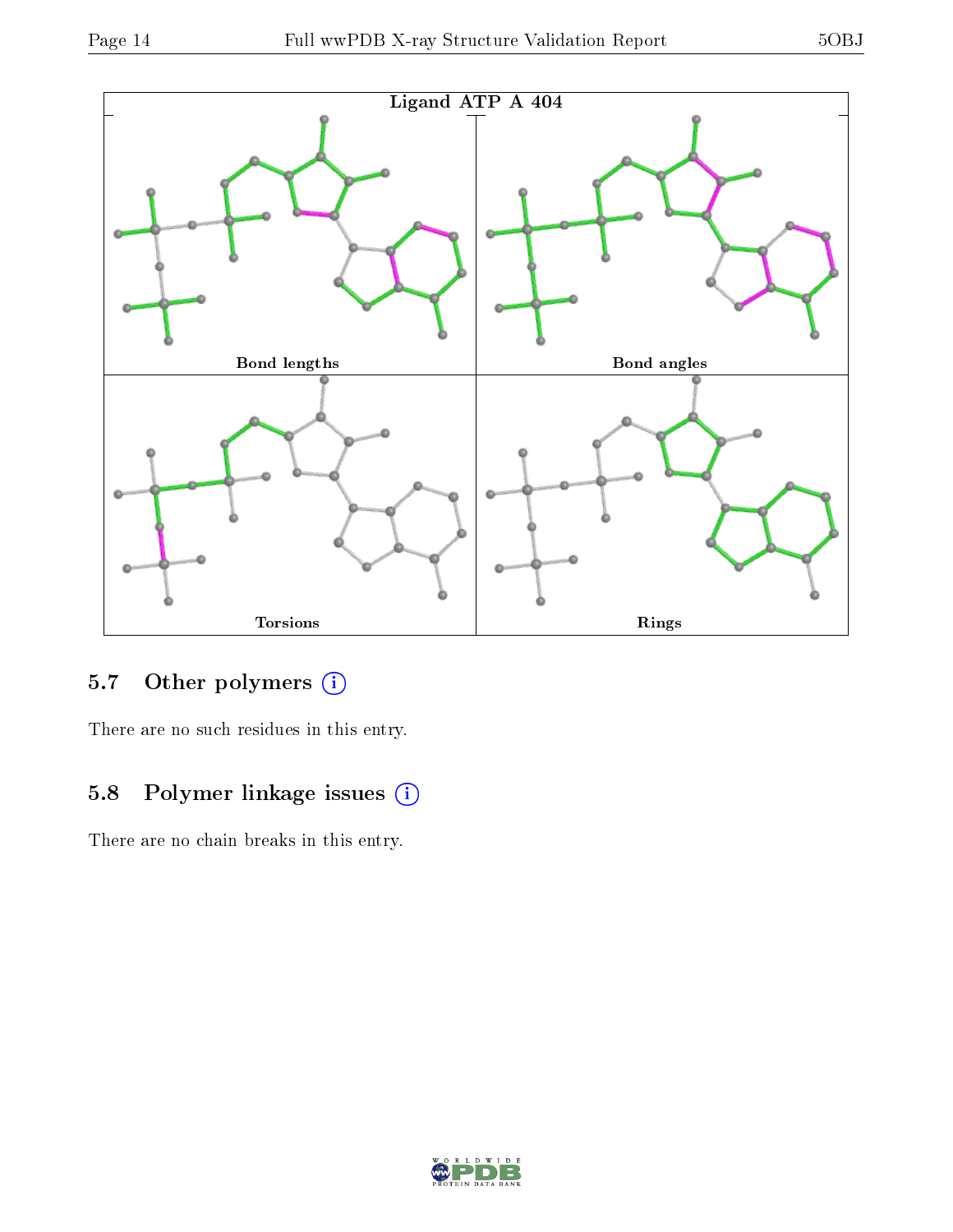## 6 Fit of model and data  $\left( \cdot \right)$

## 6.1 Protein, DNA and RNA chains (i)

In the following table, the column labelled  $#RSRZ>2'$  contains the number (and percentage) of RSRZ outliers, followed by percent RSRZ outliers for the chain as percentile scores relative to all X-ray entries and entries of similar resolution. The OWAB column contains the minimum, median,  $95<sup>th</sup>$  percentile and maximum values of the occupancy-weighted average B-factor per residue. The column labelled  $Q < 0.9$  lists the number of (and percentage) of residues with an average occupancy less than 0.9.

| $\mid$ Mol $\mid$ Chain | Analysed      | $  <$ RSRZ $>$ . | $\rm \#RSRZ{>}2$                         | $OWAB(A^2)$ | $\mid \text{Q}<$ 0.9 $\mid$ |
|-------------------------|---------------|------------------|------------------------------------------|-------------|-----------------------------|
|                         | 260/272 (95%) | 0.13             | $\vert 3 \ (1\%)$ 79 79 49, 71, 103, 120 |             |                             |

All (3) RSRZ outliers are listed below:

| Mol | Chain | Res | $\top$ Type | <b>RSRZ</b> |
|-----|-------|-----|-------------|-------------|
|     |       | 390 | PRO         |             |
|     |       | 389 | LY S        | 3.0         |
|     |       | 277 | 'RP         |             |

### 6.2 Non-standard residues in protein, DNA, RNA chains  $(i)$

There are no non-standard protein/DNA/RNA residues in this entry.

### 6.3 Carbohydrates (i)

There are no carbohydrates in this entry.

### 6.4 Ligands  $(i)$

In the following table, the Atoms column lists the number of modelled atoms in the group and the number defined in the chemical component dictionary. The B-factors column lists the minimum, median,  $95<sup>th</sup>$  percentile and maximum values of B factors of atoms in the group. The column labelled  $Q< 0.9$  lists the number of atoms with occupancy less than 0.9.

| Mol | Type            | Chain | Res | Atoms | $_{\rm RSCC}$ |      | $\text{RSR} \parallel \text{B-factors}(\AA^2)$ | Q <sub>0.9</sub> |
|-----|-----------------|-------|-----|-------|---------------|------|------------------------------------------------|------------------|
|     | МG              |       | 402 |       | 0.48          | 0.23 | 91,91,91,91                                    |                  |
|     | <b>ATP</b>      |       | 404 | 31/31 | 0.90          | 0.30 | 70,90,123,135                                  |                  |
|     | МG              |       | 401 |       | 0.91          | 0.06 | 88,88,88,88                                    |                  |
|     | SO <sub>4</sub> |       | 403 | 5/5   | 0.92          | 0.12 | 94, 98, 111, 114                               |                  |
|     | 9QK             |       | 405 | 20/20 | 0.92          | 0.28 | 74,81,87,91                                    |                  |

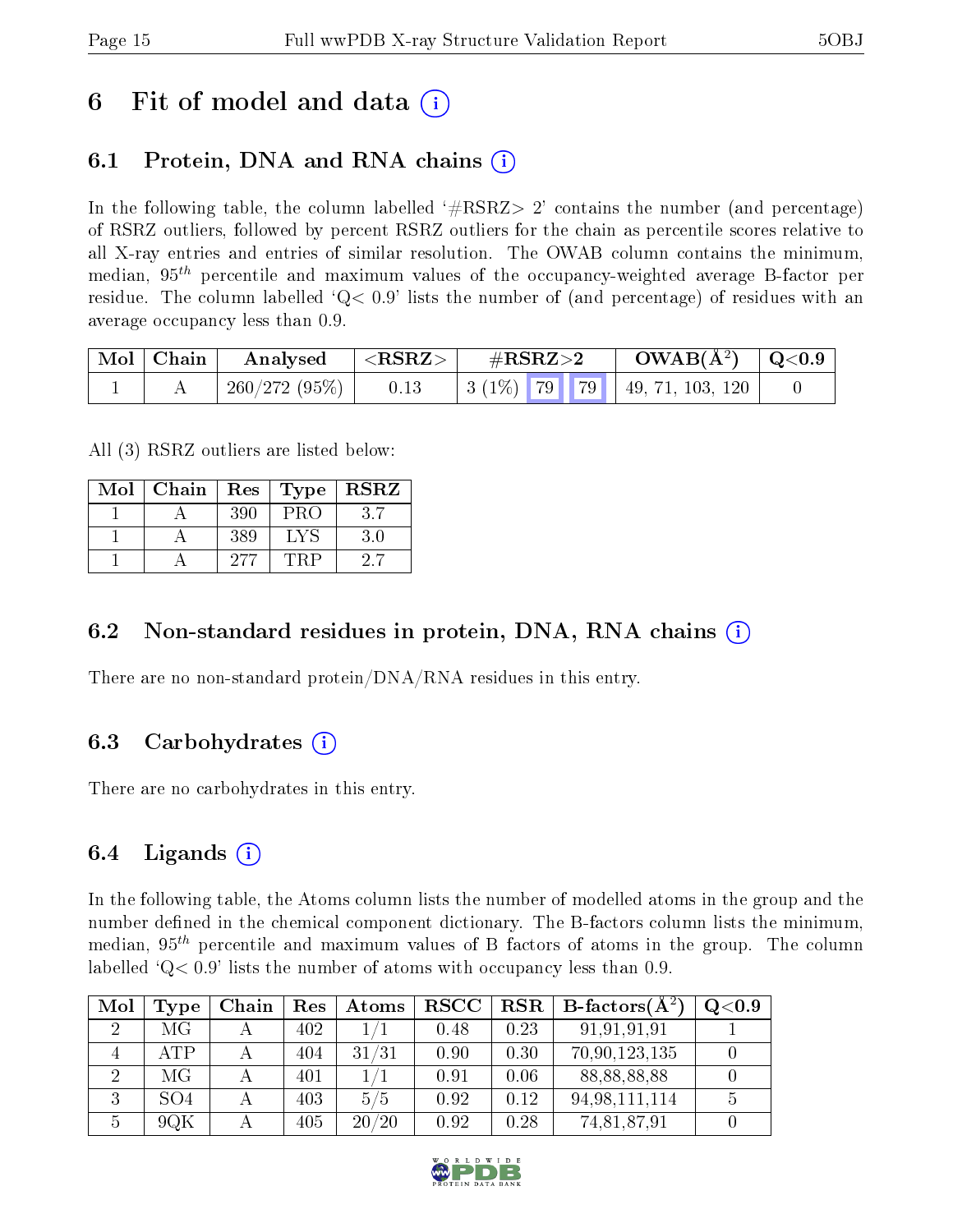The following is a graphical depiction of the model fit to experimental electron density of all instances of the Ligand of Interest. In addition, ligands with molecular weight  $> 250$  and outliers as shown on the geometry validation Tables will also be included. Each fit is shown from different orientation to approximate a three-dimensional view.